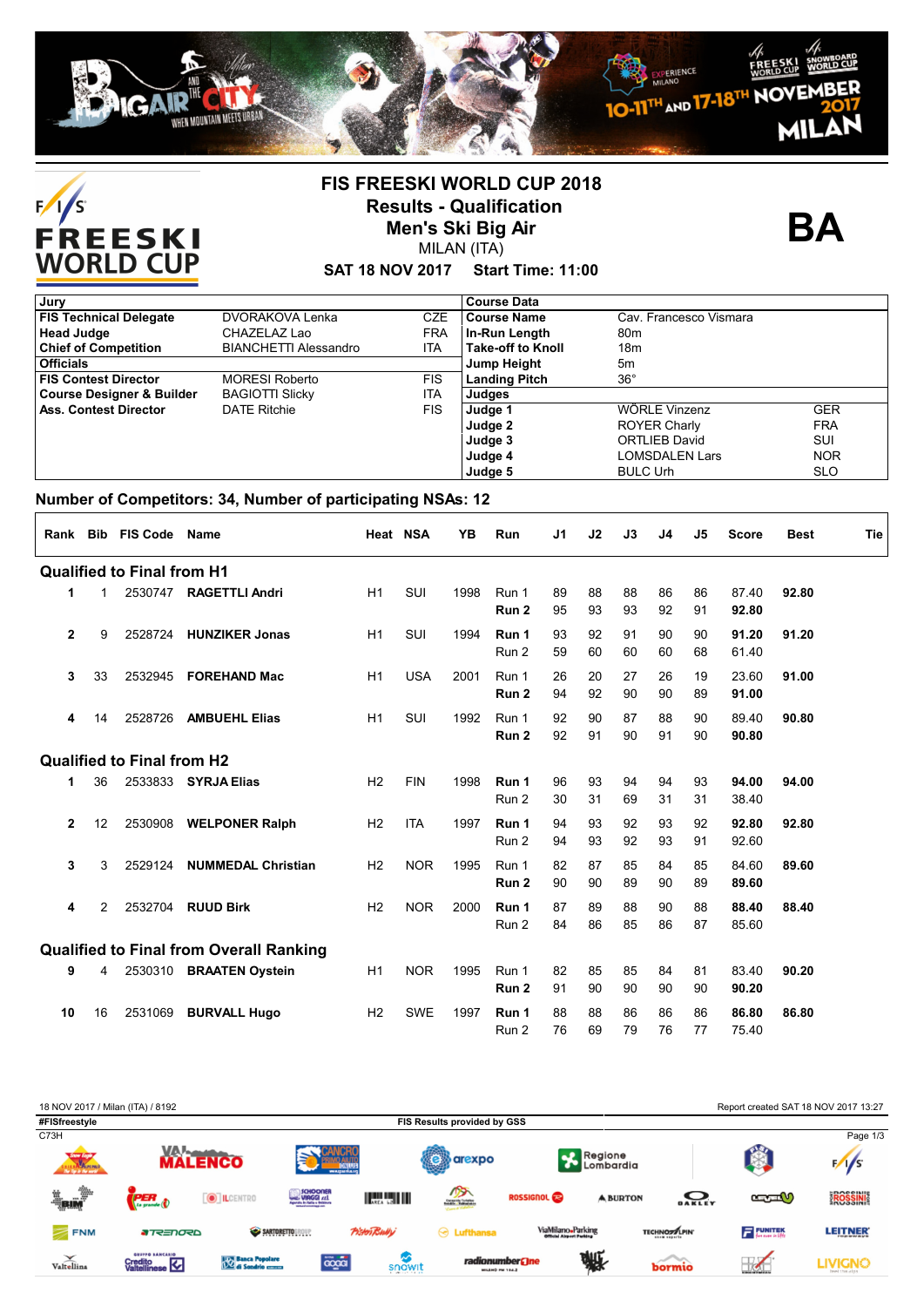



## **FIS FREESKI WORLD CUP 2018 Results - Qualification Men's Ski Big Air** MILAN (ITA)



**SAT 18 NOV 2017 Start Time: 11:00**

| Number of Competitors: 34, Number of participating NSAs: 12 |    |                        |                                    |                |            |      |                |          |          |          |          |                      |                |             |     |
|-------------------------------------------------------------|----|------------------------|------------------------------------|----------------|------------|------|----------------|----------|----------|----------|----------|----------------------|----------------|-------------|-----|
|                                                             |    | Rank Bib FIS Code Name |                                    |                | Heat NSA   | YB   | Run            | J1       | J2       | J3       | J4       | J5                   | <b>Score</b>   | <b>Best</b> | Tie |
| <b>Not Qualified</b>                                        |    |                        |                                    |                |            |      |                |          |          |          |          |                      |                |             |     |
| 11                                                          | 32 | 2533220                | <b>MAHARAVO Vincent</b>            | H1             | <b>FRA</b> | 1997 | Run 1<br>Run 2 | 87<br>80 | 86<br>79 | 86<br>79 | 86<br>80 | 87<br>83             | 86.40<br>80.20 | 86.40       |     |
| 12                                                          | 5  | 2532989                | <b>WILI Colin</b>                  | H1             | SUI        | 1998 | Run 1<br>Run 2 | 86<br>80 | 86<br>79 | 86<br>85 | 85<br>79 | 83<br>79             | 85.20<br>80.40 | 85.20       |     |
| 13                                                          | 29 | 2533245                | <b>VIEUXTEMPS Paul</b>             | H2             | <b>THA</b> | 1999 | Run 1<br>Run 2 | 62<br>85 | 60<br>85 | 61<br>85 | 58<br>85 | 59<br>83             | 60.00<br>84.60 | 84.60       |     |
| 14                                                          | 17 | 2530020                | <b>TRIBONDEAU Luca</b>             | H2             | <b>AUT</b> | 1996 | Run 1<br>Run 2 | 61<br>84 | 62<br>84 | 60<br>84 | 64<br>84 | 63<br>84             | 62.00<br>84.00 | 84.00       |     |
| 15                                                          | 35 | 2532307                | le PALABE Axel                     | H <sub>2</sub> | <b>FRA</b> | 1998 | Run 1<br>Run 2 | 52<br>83 | 55<br>84 | 55<br>83 | 54<br>85 | 53<br>84             | 53.80<br>83.80 | 83.80       |     |
| 16                                                          | 13 | 2532453                | <b>VEILE Vincent</b>               | H2             | <b>GER</b> | 1998 | Run 1<br>Run 2 | 13<br>83 | 19<br>84 | 15<br>84 | 16<br>83 | 17<br>84             | 16.00<br>83.60 | 83.60       |     |
| 17                                                          | 8  | 2530311                | <b>STRIDSBERG-USTERUD Felix H2</b> |                | <b>NOR</b> | 1994 | Run 1<br>Run 2 | 84<br>13 | 83<br>20 | 82<br>10 | 83<br>22 | 83<br>20             | 83.00<br>17.00 | 83.00       |     |
| 18                                                          | 18 | 2532018                | <b>GORRY Eliot</b>                 | H1             | <b>FRA</b> | 1999 | Run 1<br>Run 2 | 17<br>80 | 15<br>81 | 20<br>81 | 14<br>81 | 18<br>82             | 16.80<br>81.00 | 81.00       |     |
| 18                                                          | 25 | 2531380                | <b>PREUSS Florian</b>              | H <sub>2</sub> | <b>GER</b> | 1992 | Run 1<br>Run 2 | 81<br>14 | 81<br>22 | 81<br>15 | 81<br>15 | 81<br>16             | 81.00<br>16.40 | 81.00       |     |
| 20                                                          | 26 | 2531948                | <b>SCHLICKENRIEDER Lukas</b>       | H <sub>2</sub> | <b>GER</b> | 1999 | Run 1<br>Run 2 | 63<br>80 | 61<br>80 | 58<br>80 | 60<br>80 | 61<br>80             | 60.60<br>80.00 | 80.00       |     |
| 21                                                          | 27 | 2530796                | <b>ANTELL Daniel</b>               | H <sub>1</sub> | <b>FIN</b> | 1996 | Run 1<br>Run 2 | 77<br>77 | 79<br>79 | 77<br>75 | 78<br>78 | 77<br>77             | 77.60<br>77.20 | 77.60       |     |
| 22                                                          | 39 | 2532586                | <b>MORONE Kilian</b>               | H1             | <b>ITA</b> | 1999 | Run 1<br>Run 2 | 55<br>77 | 65<br>78 | 50<br>76 | 60<br>77 | 55<br>77             | 57.00<br>77.00 | 77.00       |     |
| 23                                                          | 15 | 2531181                | <b>LAUGIER Hugo</b>                | H1             | <b>FRA</b> | 1996 | Run 1<br>Run 2 | 20<br>75 | 19<br>77 | 15<br>79 | 16<br>76 | 15<br>75             | 17.00<br>76.40 | 76.40       |     |
| 24                                                          | 38 | 2532817                | <b>BRESKY Vojtech</b>              | H1             | <b>CZE</b> | 1999 | Run 1<br>Run 2 | 74<br>68 | 73<br>60 | 75<br>67 | 74<br>58 | 74<br>60             | 74.00<br>62.60 | 74.00       |     |
| 25                                                          | 30 | 2530472                | <b>NORDSTROEM Pontus</b>           | H <sub>2</sub> | <b>SWE</b> | 1994 | Run 1<br>Run 2 | 15<br>73 | 12<br>73 | 12<br>70 | 18<br>72 | 20<br>72             | 15.40<br>72.00 | 72.00       |     |
| 26                                                          | 24 | 2531973                | <b>MUELLER Tobias</b>              | H1             | <b>GER</b> | 1995 | Run 1<br>Run 2 | 12<br>73 | 10<br>73 | 10<br>68 | 12<br>72 | $\overline{7}$<br>72 | 10.20<br>71.60 | 71.60       |     |